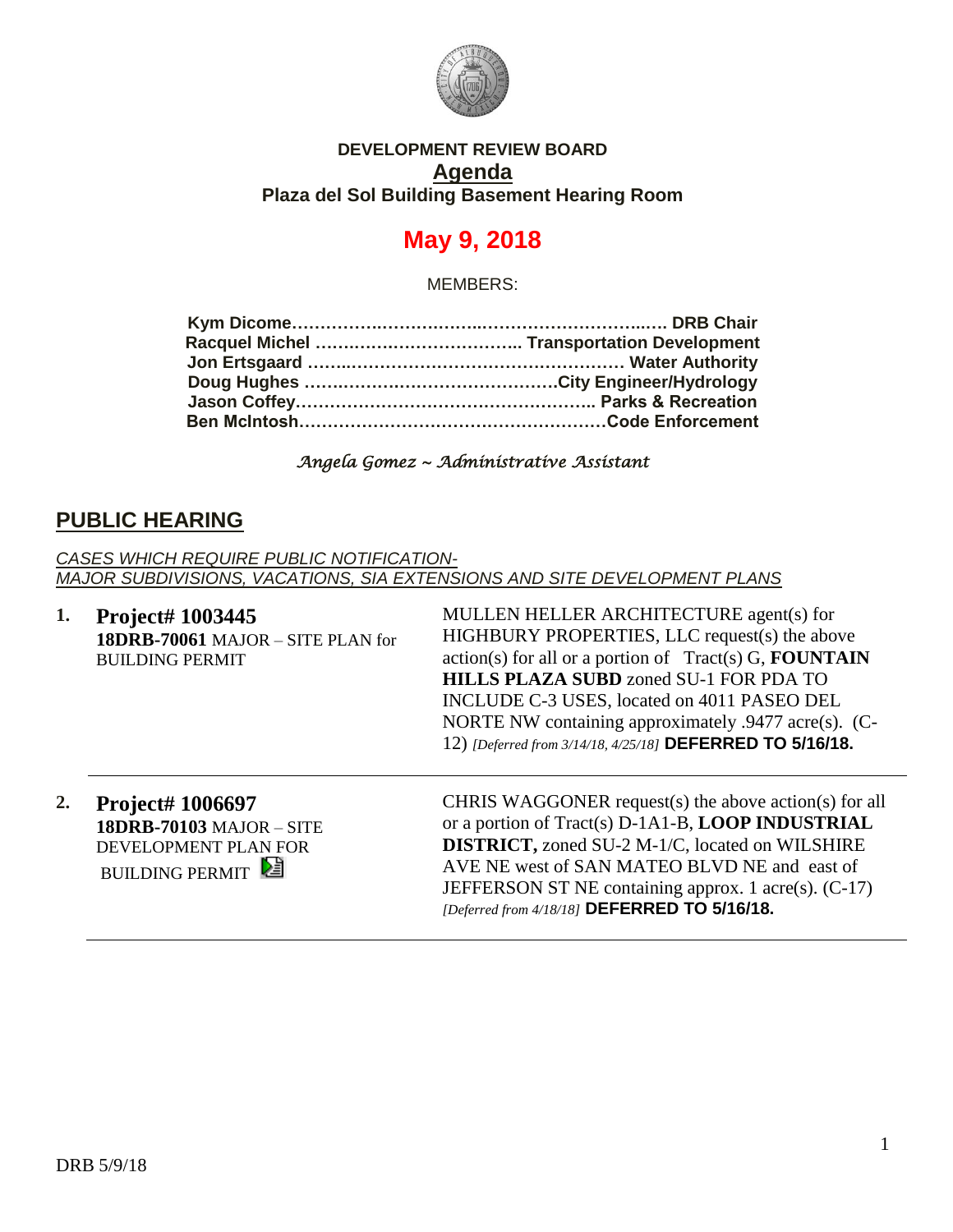## **MINOR CASES**

#### *SITE DEVELOPMENT PLANS (EPC FINAL SIGN-OFF) AMENDED PLANS AND MASTER DEVELOPMENT PLANS (CITY COUNCIL FINAL SIGN-OFF)*

| 3.                                                               | Project# 1008585<br>18DRB-70113 EPC APPROVED SDP FOR<br><b>BUILD PERMIT</b><br>$(18EPC-40004)$ | TIERRA WEST LLC agent(s) for UTILITY TRAILER<br>SALES, INC request(s) the above action(s) for all or a<br>portion of Tract(s) 3, AVALON SUBDIVISION, zoned<br>SU-1for IP Uses & C-2 Permissive Uses with Exceptions,<br>located on the NE corner of DAYTONA RD NW and 90 <sup>th</sup><br>ST NW, south of I-40, containing approximately 5.6 acre(s).<br>(J-9) [deferred from 4/11/18, 4/25/18, 5/2/18] DEFERRED TO<br>5/16/18.                                                                                                                                                                                                                                                                                                                                                                                                       |  |
|------------------------------------------------------------------|------------------------------------------------------------------------------------------------|---------------------------------------------------------------------------------------------------------------------------------------------------------------------------------------------------------------------------------------------------------------------------------------------------------------------------------------------------------------------------------------------------------------------------------------------------------------------------------------------------------------------------------------------------------------------------------------------------------------------------------------------------------------------------------------------------------------------------------------------------------------------------------------------------------------------------------------|--|
| <b>MINOR PLATS, FINAL (MAJOR) PLATS, AMENDED PLATS AND PLANS</b> |                                                                                                |                                                                                                                                                                                                                                                                                                                                                                                                                                                                                                                                                                                                                                                                                                                                                                                                                                       |  |
| 4.                                                               | Project# 1011293<br>18DRB-70147 MINOR - PRELIMINARY/<br>FINAL PLAT APPROVAL <sup>2</sup>       | KEVIN WINNER agent(s) for CHARLES & KATHERINE<br>$MCRGAN$ request(s) the above action(s) for all or a portion<br>of Lot(s) $4 \& 5$ , Block(s) 13, VOLCANO CLIFFS UNIT<br>5 Unit(s) 5, zoned R-1, located on EMERALD BETWEEN<br>JADE AND 81ST ST containing approximately .62 acre(s).<br>(E-10) THE PRELIMINARY/FINAL PLAT WAS<br>APPROVED WITH FINAL SIGN OFF DELEGATED TO<br>PLANNING FOR UTILITIES SIGNATURES AND AMAFCA<br><b>SIGNATURE.</b>                                                                                                                                                                                                                                                                                                                                                                                     |  |
| 5.                                                               | Project# 1004428<br>18DRB-70007 - AMENDMENT TO<br>PRELIMINARY PLAT                             | MARK GOODWIN AND ASSOCIATES, P.A. agent(s) for<br>CEJA VISTA, LLC request(s) the above action(s) for all or<br>a portion of Tract(s) RR-3-A, RR-3-B, RR-3-C, RR-3-D,<br>AND RR-3-E, CEJA VISTA, zoned R-2/SU-1 for C-1/R-<br>LT, located on DENNIS CHAVEZ BLVD SW south of 98 <sup>th</sup><br>ST SW and UNINCORPORATED AREAS containing<br>approximately 98.907 acre(s). (P-9) [deferred from 1/17/18,<br>1/24/18, 2/7/18, 2/21/18, 3/7/18, 3/21/18, 4/4/18, 4/18/18 indefinite deferral for<br>a now-show, 5/2/18] WITH THE SIGNING OF THE<br><b>INFRASTRUCTURE LIST DATED 5/9/18 AND WITH AN</b><br>APPROVED GRADING AND DRAINAGE PLAN<br><b>ENGINEER STAMP DATED 4/24/18, THE AMENDED</b><br>PRELIMINARY PLAT WAS APPROVED. THIS<br>AMENDMENT DOES NOT EXTEND THE EXPIRATION<br>DATE OF THE ALREADY APPROVED PRELIMINARY<br>PLAT. |  |